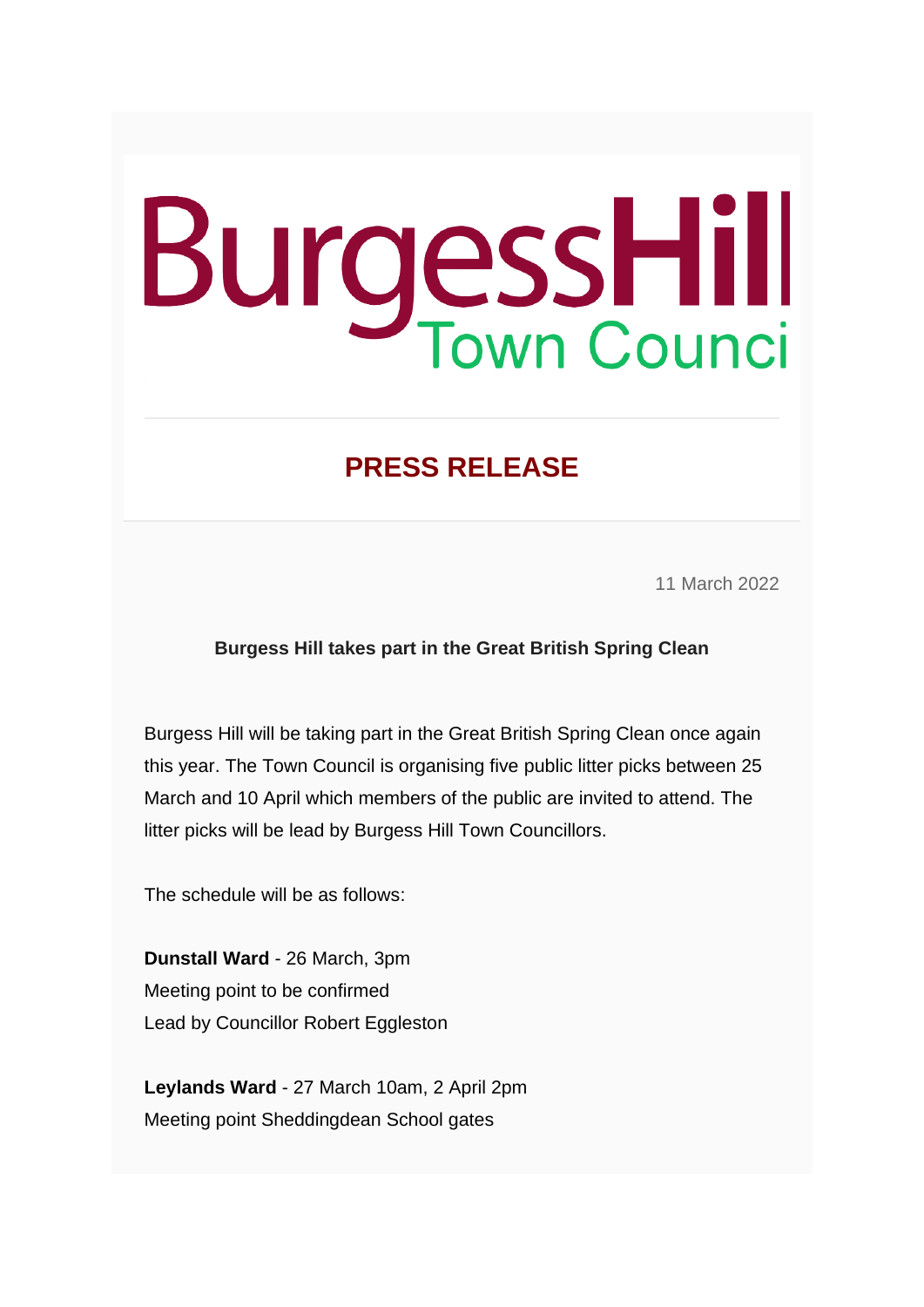Lead by Councillors Anne Eves and Simon Hicks

**Meeds Ward** – 2 April, 3pm Meeting point Queen's Crescent Car Park Lead by Councillor Robert Eggleston

**St Andrew's Ward** - 10 April 10am Meeting point Worlds End Rec Junction Road Entrance Lead by Councillor Matthew Cornish

There is no need to register to attend, just come along to the meeting point in good time, and all equipment will be provided to you. Any time you can volunteer is greatly appreciated and makes a big difference in keeping Burgess Hill tidy. We recommend volunteers wear sturdy shoes, and dress for the weather.

The Great British Spring Clean is an initiative from Keep Britain Tidy.